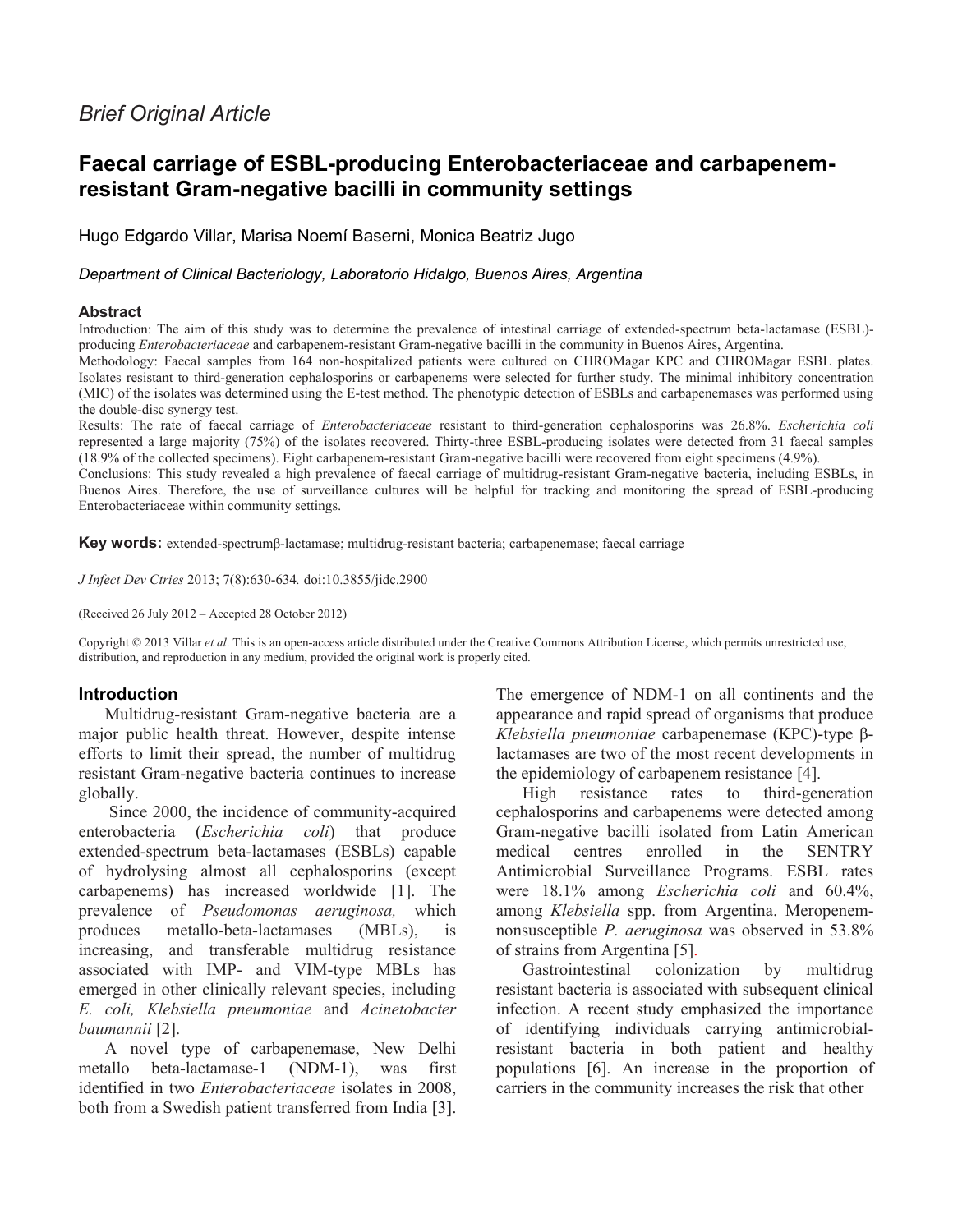individuals will also become carriers via human-tohuman transmission [7]. In addition, the admission into hospital of patients harbouring resistant bacteria increases the risk of other hospitalized patient contracting an infection [8].

To date, no studies have investigated the prevalence of faecal carriage of multidrug-resistant bacteria in the community setting in Argentina. Therefore, the aim of this study was to examine the prevalence of intestinal carriage of ESBL-producing *Enterobacteriaceae* (ESBL-E) and carbapenemresistant gram-negative bacilli (CRGNB) in the community.

# **Methodology**

*Setting, patient selection, and collection of surveillance specimens*

The study was conducted at the Laboratorio Hidalgo, Buenos Aires, Argentina. From March 2012 through July 2012, the laboratory reception area received faecal samples from 164 patients (52.4% were women aged 1 to 83 years; median age of 58 years) with gastrointestinal complaints, none of whom had been hospitalized within the previous two months. The samples were then screened for the presence of ESBL-E and CRGNB within 8 hours of collection. Patients who had used antibiotics within the last seven days were excluded from the study.

Briefly, a total of 0.5 g of each faecal sample was placed in 1 mL of sterile 0.9% saline and then vortexed. A small amount of the resulting suspension (50 µl) was cultured on CHROMagar KPC and CHROMagar ESBL (CHROMagar Company, Paris, France) plates. For both commercial media, the colour of the colonies was recorded according to the colour chart provided by the manufacturer. Plates were incubated at 35°C under aerobic conditions and assessed after 24 and 48 hours of incubation. At least three colonies, plus any that displayed a distinct morphotype, were selected for subsequent characterization.

## *Identification and antimicrobial susceptibility testing*

The API 20 E system (bio-Merieux, Marcy L'Étoile, France) was used for the biochemical identification of all *Enterobacteriaceae*. Nonlactosefermenting organisms were identified at the species level using the API 20 NE system (bio-Merieux, Marcy L'Étoile, France).

Antimicrobial susceptibility testing of all isolates was performed using the Kirby-Bauer disk diffusion method. The minimal inhibitory concentration (MIC) of each isolate was determined using the Epsilometer test (E-test; AB Biodisk, Solna, Sweden). MIC breakpoints were defined according to Clinical and Laboratory Standards Institute (CLSI) criteria [9].

Screening for ESBL production was performed according to CLSI guidelines [9] using 30 µg cefotaxime and ceftazidime discs (Oxoid Ltd, Basingstoke, United Kingdom) in the presence or absence of 10 µg clavulanic acid. Carbapenemase production was phenotypically confirmed using carbapenemase inhibition tests. An inhibitor (3 aminophenylboronic acid; BAC) was used to detect class A carbapenemases, while ethylenediaminetetraacetic acid (EDTA) was used to detect class B metallo-carbapenemases. Double-disk synergy tests (disk approximation methods) were performed at different distances (range 0.5–2 cm). Discs of BAC (300  $\mu$ g) and EDTA (372  $\mu$ g) plus sodium mercaptoacetic acid (SMA 900 µg) were purchased from Laboratorios Britania (Britania, Buenos Aires, Argentina).

The modified Hodge test (MHT) was performed as described previously [9]. Briefly, the indicator organism, *E*. *coli* ATCC 25922, at a turbidity equivalent to that of a 0.5 McFarland standard, was used to inoculate, with a swab, the surface of a Mueller-Hinton agar plate (bio-Merieux, Marcy L'Étoile, France), and the test strain was heavily streaked from the centre to the plate periphery. After brief drying, a 10 µg imipenem disc (Oxoid Ltd, Basingstoke, United Kingdom) was placed at the centre, and the plate was incubated overnight at 35°C. The presence of a distorted inhibition zone was interpreted as a positive result for carbapenem hydrolysis screening.

Strains hyperproducing AmpC b-lactamases were suspected when an MIC  $\geq$  32 μg/ml for cefoxitin, an  $MIC \geq 32$  μg/ml for cefotaxime, and a negative ESBL test were found.

## **Results**

Of the 164 samples analysed, 111 (67.7%) did not grow on CHROMagar ESBL medium; however, 53 (32.3%) grew after 48 hours of incubation. In total, 59 isolates were recovered, 44 (26.8%) of which were Enterobacteriaceae strains that were resistant to thirdgeneration cephalosporins. Of these, 11 overexpressed cephalosporinase and 33 produced ESBL. These 33 ESBL-producing isolates were recovered from 31 faecal samples (18.9% of the collected specimens). *E. coli* represented the majority (75%) of the isolates recovered. The species distribution and phenotypic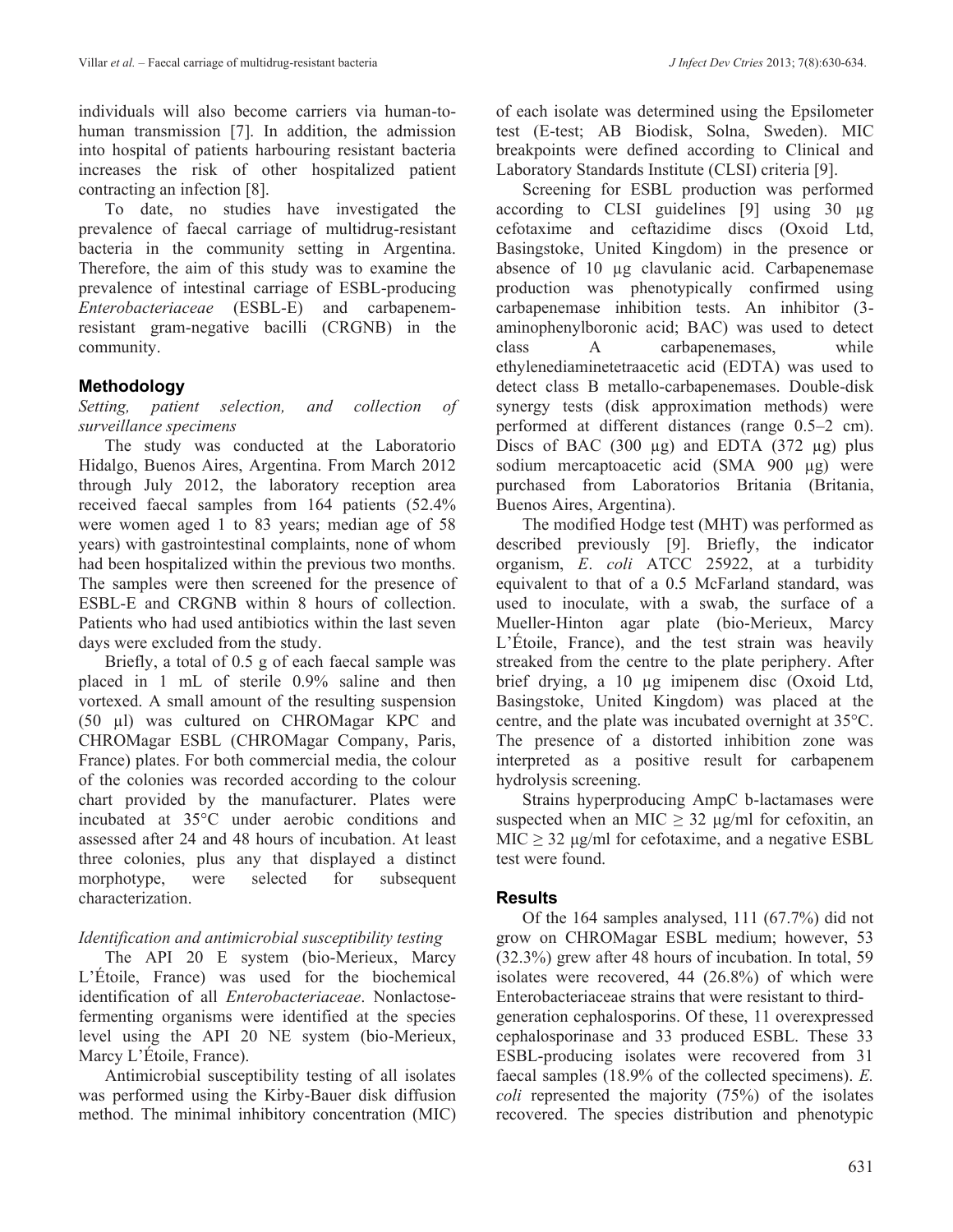characteristics of the *Enterobacteriaceae* isolates resistant to third-generation cephalosporins are shown in Table 1. Of the 33 ESBL-producers, 15 (45.4%) had MIC values for cefotaxime that were at least eight times higher than those for ceftazidime, suggesting that they expressed a cefotaximase-type enzyme. The remaining ESBL-producing strains had MIC values ≥ 32 μg/ml for cefotaxime and ceftazidime. The frequency of co-resistance among the ESBLproducing isolates was as follows: 63.6% were resistant to nalidixic acid; 57.6% to ciprofloxacin; 48.5% to trimethoprim sulfametoxazol; 42.4% to gentamicin; 3.0% to amikacin; 3.0% to nitrofurantoin; and 0% to imipenem. Faecal carriage of ESBLproducing isolates was not related to age [median age 51 years (1to77)] or sex (54.8 % women)].

A total of 147 (89.6%) specimens failed to grow on CHROMagar KPC plates; however, 17 (10.4%) did grow. Overall, eight CRGNB isolates (excluding *Pseudomonas aeruginosa* and *Acinetobacter spp* strains, which were resistant to ertapenem only) were recovered from eight specimens (4.9%). The characteristics of each of these species are shown in Table 2.

The most frequently identified species of nonfermenting Gram-negative rod was *Pseudomonas aeruginosa*. An enhancement of the inhibition zone between IPM and EDTA-SMA and a positive MHT were detected in 1/4 *P. aeruginosa* isolates, suggesting the production of a class B metallo-beta-lactamase. An imipenem-resistant *Enterobacter cloacae* strain was also recovered and was found to be susceptible to aminoglycosides, quinolones, trimethoprimsulfamethoxazole, cefotaxime (0.5 μg/ml), and ceftazidime (0.5 μg/ml). The MHT was positive and imipenem susceptibility was restored after treatment with BAC, which suggests that the strain contained produced a class A carbapenemase.

# **Discussion**

The present study revealed that faecal carriage of ESBL-E (18.9%) is common in community-dwelling patients with gastrointestinal complaints. The prevalence of ESBL-E in the faecal samples of community-dwelling individuals is reported to be between 1.7% and 15.4% [10-15]. Notably, ESBL-E was isolated from the faeces of 58.2% of healthy individuals in Thailand [16]. Also, *E. coli* species harbouring CTX-M type ESBLs, particularly CTX-M-14 and CTX-M-15, have been identified worldwide [17,18].

The present study has some limitations. First, it was not possible to perform molecular characterization of the enzymes expressed by the bacteria or to detect isolates expressing multiple enzymes. However, the MIC values for cefotaxime and ceftazidime against several of the *E. coli* isolates suggest that these strains did produce a cefotaximase-type enzyme. In addition, although there was no history of recent hospitalization or antibiotic use among the community-dwelling study subjects, many were likely to have been exposed to multiple courses of antibiotics due to the unrestricted over-the-counter availability of these drugs in developing countries.

The emergence and spread of CRGNB is a great concern; therefore, we must constantly monitor the development of carbapenem resistance, particularly in organisms that are naturally susceptible to this antibiotic. With the exception of *Stenotrophomonas maltophilia* and *Burkholderia cepacia*, carriage of carbapenem-resistant organisms was not a common finding in the present study (1.2% of the collected specimens). However, a *P. aeruginosa* strain producing metallo-beta-lactamases (MBLs) was recovered from a 72-year-old patient frequently exposed to health-care settings, and an *E. cloacae*

| <b>Strains</b>        | <b>Number</b> | <b>Hyper-production</b><br>of AmpC | <b>ESBLs</b> |    |  |  |  |
|-----------------------|---------------|------------------------------------|--------------|----|--|--|--|
| Escherichia coli      | $33(75.0\%)$  |                                    | 28           | 13 |  |  |  |
| Enterobacter cloacae  | $3(6.8\%)$    |                                    |              |    |  |  |  |
| Klebsiella pneumoniae | $3(6.8\%)$    | $\overline{\phantom{0}}$           |              |    |  |  |  |
| Citrobacter freundii  | 2 $(4.5\%)$   |                                    |              |    |  |  |  |
| Proteus mirabilis     | 2 $(4.5\%)$   |                                    |              |    |  |  |  |
| Morganella morganii   | $1(2.3\%)$    |                                    |              |    |  |  |  |

**Table 1.** Characteristics of the 44 Enterobacteriaceae strains recovered from CHROMagar ESBL plates, which were resistant to third generation cephalosporins

CTX, cefotaxime; CAZ, ceftazidime; ESBLs, extended-spectrum β-lactamases; ESBL-E, ESBL-producing Enterobacteriaceae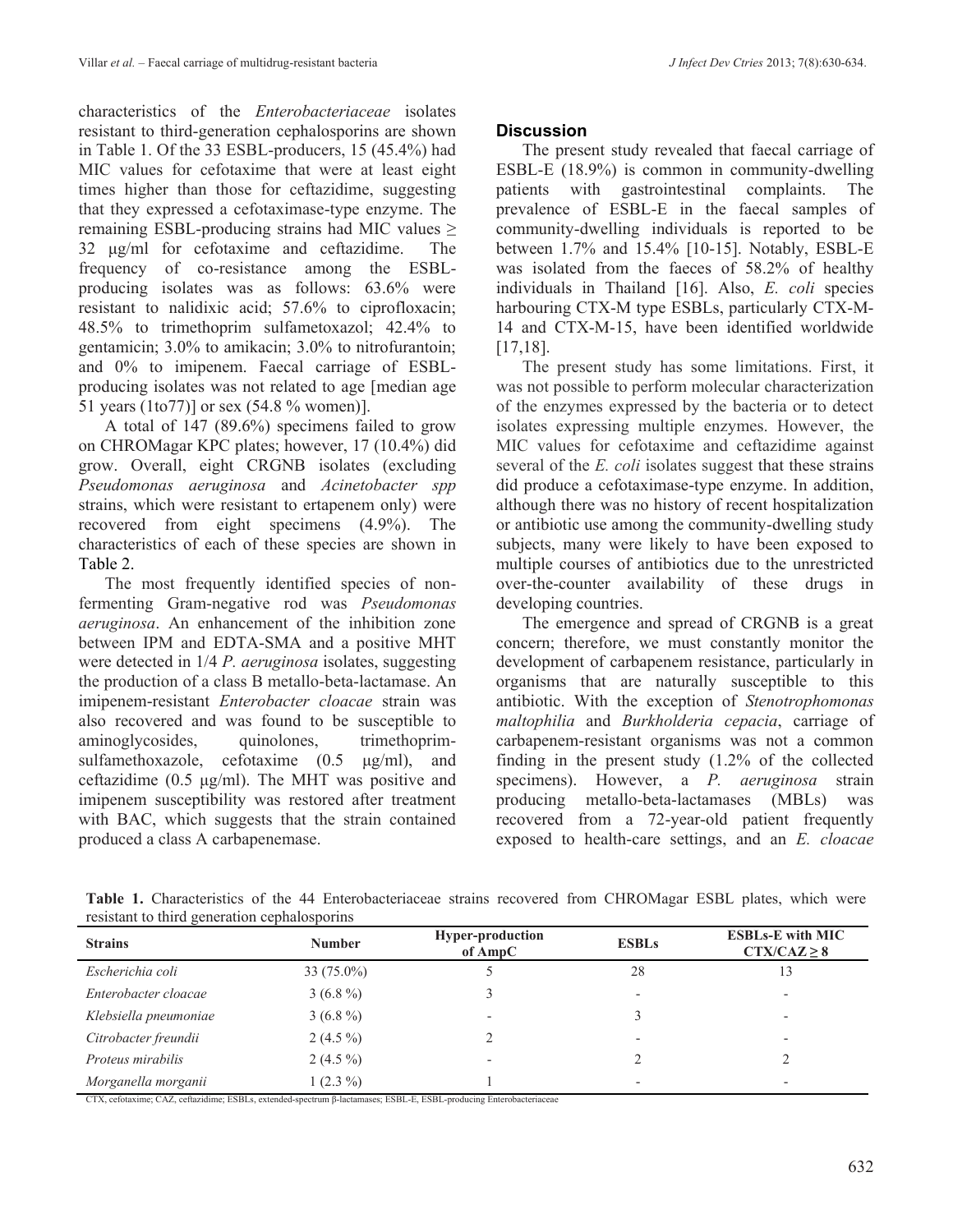|  |  |  | Table 2. Characteristics of the eight carbapenem-resistant gram negative bacilli recovered from CHROMagar KPC plates |
|--|--|--|----------------------------------------------------------------------------------------------------------------------|
|  |  |  |                                                                                                                      |

| <b>Strains</b>                     | MIC (µg/ml) |     |            | <b>Synergy test</b> |                          |                          |                          |
|------------------------------------|-------------|-----|------------|---------------------|--------------------------|--------------------------|--------------------------|
|                                    | <b>ERT</b>  | IMI | <b>MER</b> | CAZ                 | <b>IMI+EDTA</b>          | $IMI+BAC$                | $IMI+CAZ$                |
| Pseudomonas aeruginosa LH 5        | ND          | 8   | 2          |                     |                          |                          |                          |
| Pseudomonas aeruginosa LH 21       | ND          | 4   |            |                     | $\overline{\phantom{0}}$ | $\overline{\phantom{0}}$ |                          |
| Pseudomonas aeruginosa LH 45       | ND          | 16  | 16         | 128                 | $^{+}$                   | $\overline{\phantom{0}}$ |                          |
| Pseudomonas aeruginosa LH 138      | ND          | 8   | 2          |                     |                          | $\overline{\phantom{0}}$ |                          |
| Stenotrophomonas maltophilia LH 42 | ND          | >32 | >32        | ND                  | $^{+}$                   | ND                       | ND.                      |
| Stenotrophomonas maltophilia LH 96 | ND          | >32 | >32        | ND                  | $^{+}$                   | ND                       | ND                       |
| Burkholderia cepacia LH 48         | ND          | >32 | >32        |                     | $^{+}$                   | ND                       | ND                       |
| Enterobacter cloacae LH 63         | 16          | 16  |            | 0.5                 |                          | $^{+}$                   | $\overline{\phantom{0}}$ |

ERT, ertapenem; IMI, imipenem; MER, meropenem; CAZ, ceftazidime; EDTA, ethylene diamine tetra-acetic acid; BAC, 3-aminophenylboronic acid

isolate that was resistant to imipenem but susceptible to cefotaxime and ceftazidime was isolated from a patient with celiac disease who had not used antibiotics within the last three months. The phenotypic characteristics of this strain (probably NMC-A) were similar to those reported previously by Radicce *et al.* [19]. The screening strategy using the APB test for class A carbapenemase in *P. aeruginosa* is not recommended. In spite of this, the MHT was negative for strains LH5, LH21, and LH138.

#### **Conclusion**

Faecal carriage of ESBL-E is prevalent in the urban communities of Buenos Aires; however, carbapenem-resistance, particularly in naturally carbapenem-susceptible organisms, was not common. We believe that collecting local epidemiological data is important if we aim to track and monitor the spread of ESBL-E in community settings.

#### **References**

- Pitout JD and Laupland KB (2008) Extended-spectrum βlactamase–producing Enterobacteriaceae: an emerging publichealth concern. Lancet Infect Dis 8: 159-166.
- 2. Walsh TR, Toleman MA, Poirel L, Nordmann P (2005) Metallo-β-lactamases: The quiet before the storm? Clin Microbiol Rev 18: 306-325.
- 3. Yong D, Toleman MA, Giske CG (2009) Characterization of a new metallo-β-lactamase gene, blaNDM-1, and a novel erythromycin esterase gene carried on a unique genetic structure in Klebsiella pneumoniae sequence type 14 from India. Antimicrob Agents Chemother 53: 5046-5054.
- 4. Yigit H, Queenan AM, Anderson GJ, Domenech-Sanchez A, Biddle JW, Steward CD, Alberti S, Bush K, Tenover FC (2001) Novel carbapenem-hydrolyzing b-lactamase, KPC-1, from a carbapenem-resistant strain of Klebsiella pneumoniae. Antimicrob Agents Chemother 45:1151-1161.
- 5. Gales AC, Castanheira M, Jones RN, Sader HS (2012) Antimicrobial resistance among Gram-negative bacilli isolated from Latin America: results from SENTRY

Antimicrobial Surveillance Program (Latin America, 2008- 2010) Diagn Microbiol Infect Dis. 73: 354-360.

- 6. Smith DL, Dushoff J, Perencevich EN, Harris AD, Levin SA (2004) Persistent colonization and the spread of antibiotic resistance in nosocomial pathogens: resistance is a regional problem. Proc Natl Acad Sci USA 101: 3709-3714.
- 7. Levin BR (2001) Minimizing potential resistance: a population dynamics view. Clin Infect Dis 33: S161-169.
- 8. Tschudin-Sutter S, Frei R, Battegay M, Hoesli I, Widmer AF. (2010) Extended-spectrum β-lactamase-producing Escherichia coli in neonatal care unit. Emerg Infect Dis. 16: 1758-1760.
- 9. Clinical and Laboratory Standards Institute. 2009. Performance standards for antimicrobial susceptibility testing. Nineteenth informational supplement, M100–S19. Clinical and Laboratory Standards Institute, Wayne, PA.
- 10. Castillo García FJ, Seral García C, Pardos De la Gándara M, Millán Lou MI, Pitart Ferré C (2007) Prevalence of fecal carriage of ESBL-producing Enterobacteriaceae in hospitalized and ambulatory patients during two non-outbreak periods. Eur J Clin Microbiol Infect Dis 26: 77-78.
- 11. Kader AA, Kumar A, Kamath KA.(2007) Fecal carriage of extended-spectrum b-lactamase-producing Escherichia coli and Klebsiella pneumoniae in patients and asymptomatic healthy individuals. Infect Control Hosp Epidemiol 28: 1114- 1116.
- 12. Pallecchi L, Bartoloni A, Fiorelli C, Mantella A, Di Maggio T, Gamboa H, Gotuzzo E, Kronvall G, Paradisi F, Rossolini GM (2007) Rapid dissemination and diversity of CTX-M extended-spectrum b-lactamase genes in commensal Escherichia coli isolates from healthy children from lowresource settings in Latin America. Antimicrob Agents Chemother 51: 2720-2725.
- 13. Ben-Ami R, Schwaber MJ, Navon-Venezia S, Schwartz D, Giladi M, Chmelnitsky I, Leavitt A, Carmelli Y (2006) Influx of extended-spectrum b-lactamase-producing Enterobacteriaceae into the hospital. Clin Infect Dis 42: 925- 934.
- 14. Valverde A, Coque TM, Sánchez-Moreno MP, Rollán A, Baquero F, Cantón R (2004) Dramatic increase in prevalence of fecal carriage of extended-spectrum β-lactamase-producing Enterobacteriaceae during nonoutbreak situations in Spain. J. Clin. Microbiol 42: 4769-4775.